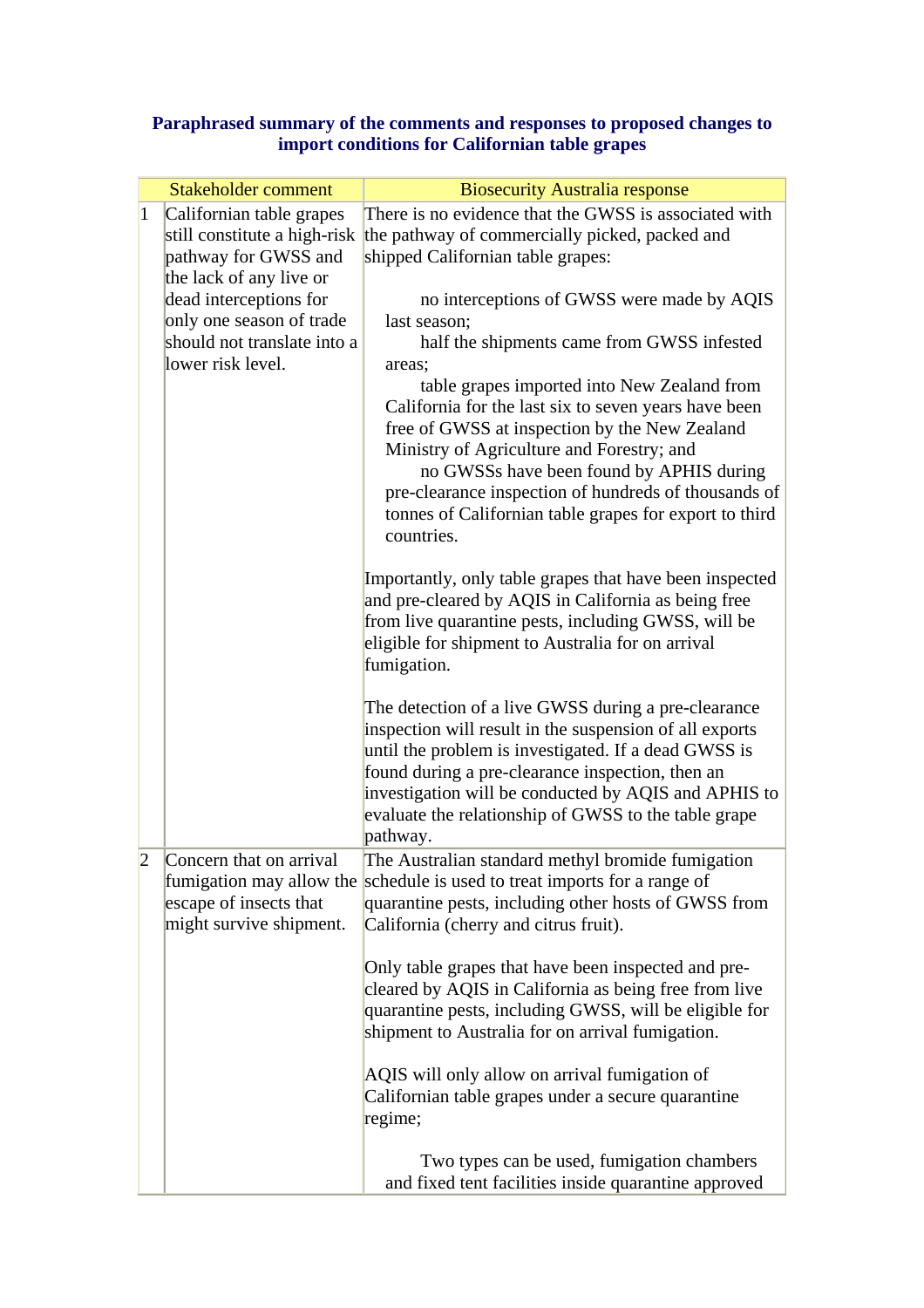|                 |                                                                                                                                                                                                                                                                                                             | premises (QAPs);<br>As available fumigation chambers are small and<br>located at some distance from the points of entry for<br>table grapes, it is expected that fixed tent facilities<br>inside QAPs will be the preferred fumigation<br>facilities for the 2003 season;<br>Fixed tent facilities retain the desired security<br>characteristics by allowing grapes to be unloaded<br>from containers into secure environments, brought<br>up to temperature and then fumigated under gas tight<br>arrangements that are also insect proof and of a<br>known volume.           |
|-----------------|-------------------------------------------------------------------------------------------------------------------------------------------------------------------------------------------------------------------------------------------------------------------------------------------------------------|---------------------------------------------------------------------------------------------------------------------------------------------------------------------------------------------------------------------------------------------------------------------------------------------------------------------------------------------------------------------------------------------------------------------------------------------------------------------------------------------------------------------------------------------------------------------------------|
| $\vert 3 \vert$ | been provided supporting<br>the reduced inspection<br>regime.                                                                                                                                                                                                                                               | No technical evidence has There is no evidence that the GWSS is associated with<br>the pathway of commercially picked, packed and<br>shipped Californian table grapes – see BA response to<br>Stakeholder comment 1.<br>There is no scientific justification for maintaining a<br>level of inspection higher than the accepted AQIS<br>standard for fruit.                                                                                                                                                                                                                      |
| $\vert 4 \vert$ | As a consignment may be<br>composed of more than<br>one lot, a method of<br>identifying each lot is<br>required for efficient<br>tracking. It is not clear<br>what alternatives will be<br>implemented to facilitate<br>the tracking of individual<br>lots arriving as part of a<br>palletised consignment. | AQIS/APHIS have a trace back system in place that<br>allows identification of the registered growers, the<br>packinghouses, the methyl bromide treatment facilities<br>and the batch lots of each individual treatment.<br>The pallet card on each pallet allows trace back through<br>the phytosanitary certificate to the treatment facility.<br>Any failure of fumigation will result in the suspension<br>of the treatment facility and rejection of fruit from all<br>growers in the inspection lot.<br>Box stamping requirements will continue for<br>incomplete pallets. |
| $\overline{5}$  | It is not clear whether<br>lot comprised of multiple<br>lots fumigated in any 36-<br>hour period will be<br>statistically justified to<br>provide an acceptable<br>level of confidence in<br>detecting the pest<br>infestations.                                                                            | The only change to the sampling methodology for the<br>sampling of an inspection 2003 work plan has been a reduction from a 920 to a<br>600-bunch sample per inspection lot. It is standard<br>practise for inspection lots for imports from and exports<br>to the US to be formed by aggregating treatment and<br>grower lots over a period of time (often 24 hours). The<br>treatment facilities for table grapes in California are<br>small and involve the aggregation of only 2 or 3<br>fumigation treatments over a 36 hour period.                                       |
| $\vert 6 \vert$ | No supporting evidence<br>has been provided for the<br>proposed reduction in<br>fumigation dosage. The<br>higher rates provided                                                                                                                                                                             | The increased methyl bromide fumigation rate was one<br>of the three elements included specifically to address<br>the uncertainties about GWSS prior to the 2002 season.<br>However, as there is no evidence that the GWSS is                                                                                                                                                                                                                                                                                                                                                   |